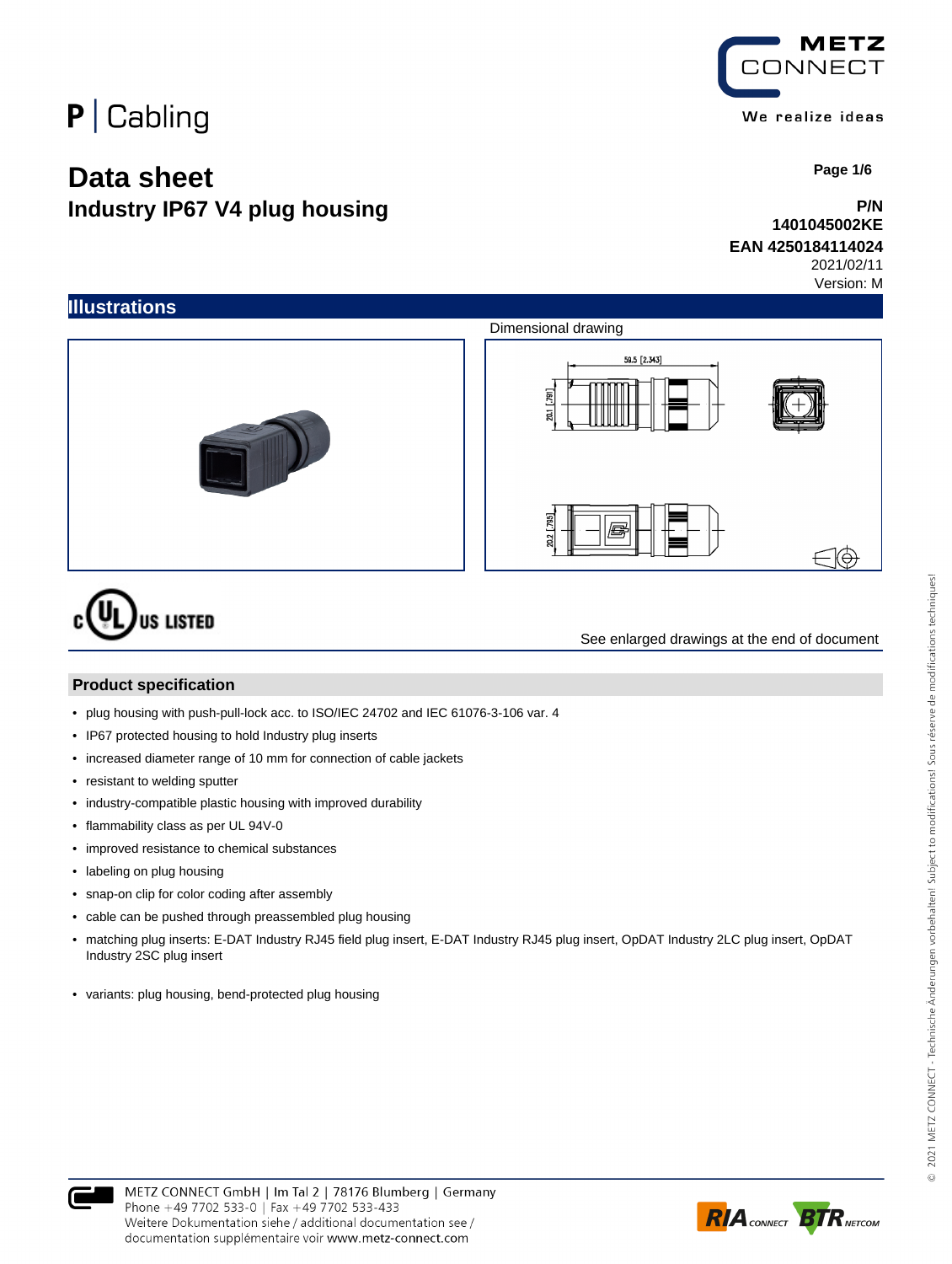

**Technical Data**

## **Data sheet Industry IP67 V4 plug housing**



 **Page 2/6**

## **P/N 1401045002KE**

## **EAN 4250184114024**

| <b>General Data</b>                  |                                   |
|--------------------------------------|-----------------------------------|
| Fields of application                |                                   |
|                                      | Harsh environment                 |
| Design                               | plug housing                      |
| Color                                | black                             |
| <b>Dimensions</b>                    |                                   |
| Dimension $(L \times W \times H)$    | 59.5 mm x 20.2 mm x 20.1 mm       |
| Dimension $(L \times W \times H)$    | 2.343 in. x 0.795 in. x 0.791 in. |
| Labeling option                      | on housing                        |
| Marking option                       | by latching clip                  |
| <b>Connections/interfaces</b>        |                                   |
| Number of ports interface 2          | 1                                 |
| Number of ports interface 2 equipped | $\Omega$                          |
| Protective housing interface 1       | V4                                |
| Protective housing interface 2       | V4                                |

| Protective housing interface 2      | V4                   |
|-------------------------------------|----------------------|
| Cable sheath diameter (min. - max.) |                      |
| Cable sheath diameter mm            | $5$ mm - $10.00$     |
| Cable sheath diameter inch          | $0.197$ in. $-0.394$ |
| Module plug-in direction            | straight             |
| Cable access/outlet                 | $180^\circ$          |
| <b>Mechanical data</b>              |                      |
| Life - Number of mating cycles      | min. 750             |
| strain relief                       | PG gland             |

| <b>Materials and material properties</b> |                                 |
|------------------------------------------|---------------------------------|
| Material - Protective housing            | PA UL94 V0                      |
| Material - Protective housing seal       | EPDM (ethylene-propylene-diene) |
| Material - Moulded seal                  | NBR (nitrile butadiene rubber)  |
| Halogen free                             | ves                             |
| <b>RoHS</b>                              | compliant                       |



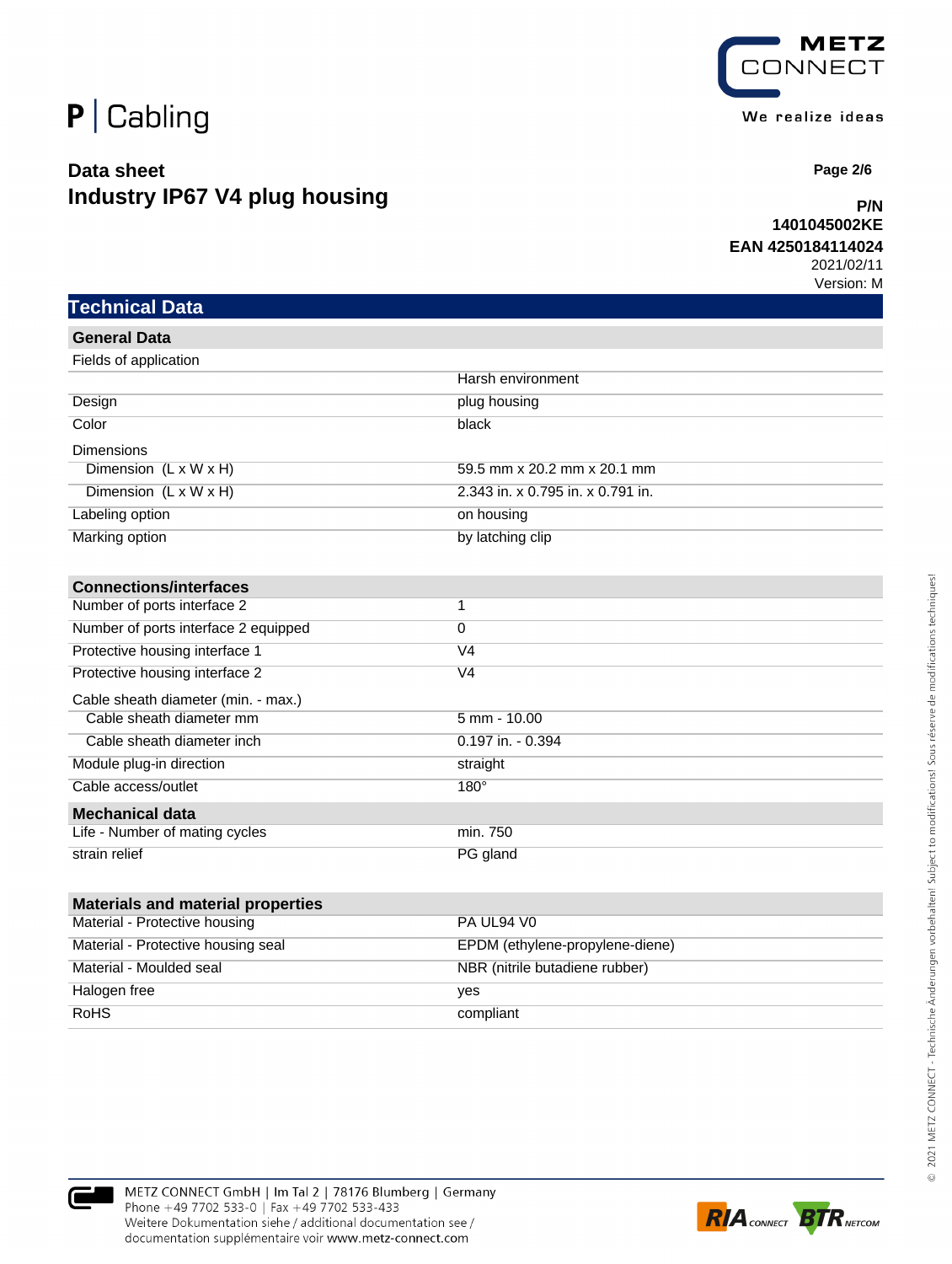

## **Data sheet Industry IP67 V4 plug housing**



 **Page 3/6**

## **P/N 1401045002KE**

#### **EAN 4250184114024**

2021/02/11 Version: M

| Technical Data |
|----------------|
|----------------|

**Environmental conditions**

| Temperature (min. - max.)      |                                                                                                                                                                                                               |
|--------------------------------|---------------------------------------------------------------------------------------------------------------------------------------------------------------------------------------------------------------|
| Temperature - Storage °C       | $-40 °C - 70 °C$                                                                                                                                                                                              |
| Temperature - Storage °F       | $-40$ °F - 158 °F                                                                                                                                                                                             |
| Temperature - Operating °C     | $-40 °C - 70 °C$                                                                                                                                                                                              |
| Temperature - Operating °F     | $-40$ °F - 158 °F                                                                                                                                                                                             |
| Particulate ingress            | IP6X                                                                                                                                                                                                          |
| Liquid ingress/immersion       | IPX6 and IPX7                                                                                                                                                                                                 |
| Rapid change of temperature    | $-40^{\circ}$ C / $-40^{\circ}$ F - $+70^{\circ}$ C / $+158^{\circ}$ F / 25 cycles t=30min                                                                                                                    |
| Damp heat                      | +25°C / +77°F / +65°C / 149°F / 93% RH // -10°C / 14°F / 21<br>cycles                                                                                                                                         |
| Salt spray fog test (NSS Test) | +35 $\degree$ C / +95 / 4 days 5% NaCL                                                                                                                                                                        |
| Resistance to welding beads    | yes                                                                                                                                                                                                           |
| Increased robustness           | yes                                                                                                                                                                                                           |
| Increased chemical resistance  | yes                                                                                                                                                                                                           |
| General information            | This product is suitable for use in industrial environments inside<br>buildings with IPxy protection class according to DIN EN 60529<br>specified in this data sheet. Not specified for outdoor applications. |

#### **Approvals**



| The product meets the following standards                                |                      |
|--------------------------------------------------------------------------|----------------------|
| Generic cabling systems                                                  |                      |
| Industrial area                                                          | <b>ISO/IEC 24702</b> |
| <b>Expansion of Communication Circuit Accessories</b><br>(DUXR) Category | UL 1863              |
| Degrees of Protection Provided by Enclosures                             | IEC 60529            |
| Connectors for electronic equipment                                      |                      |
| Rectangular connectors                                                   | DIN EN 61076-3-106   |



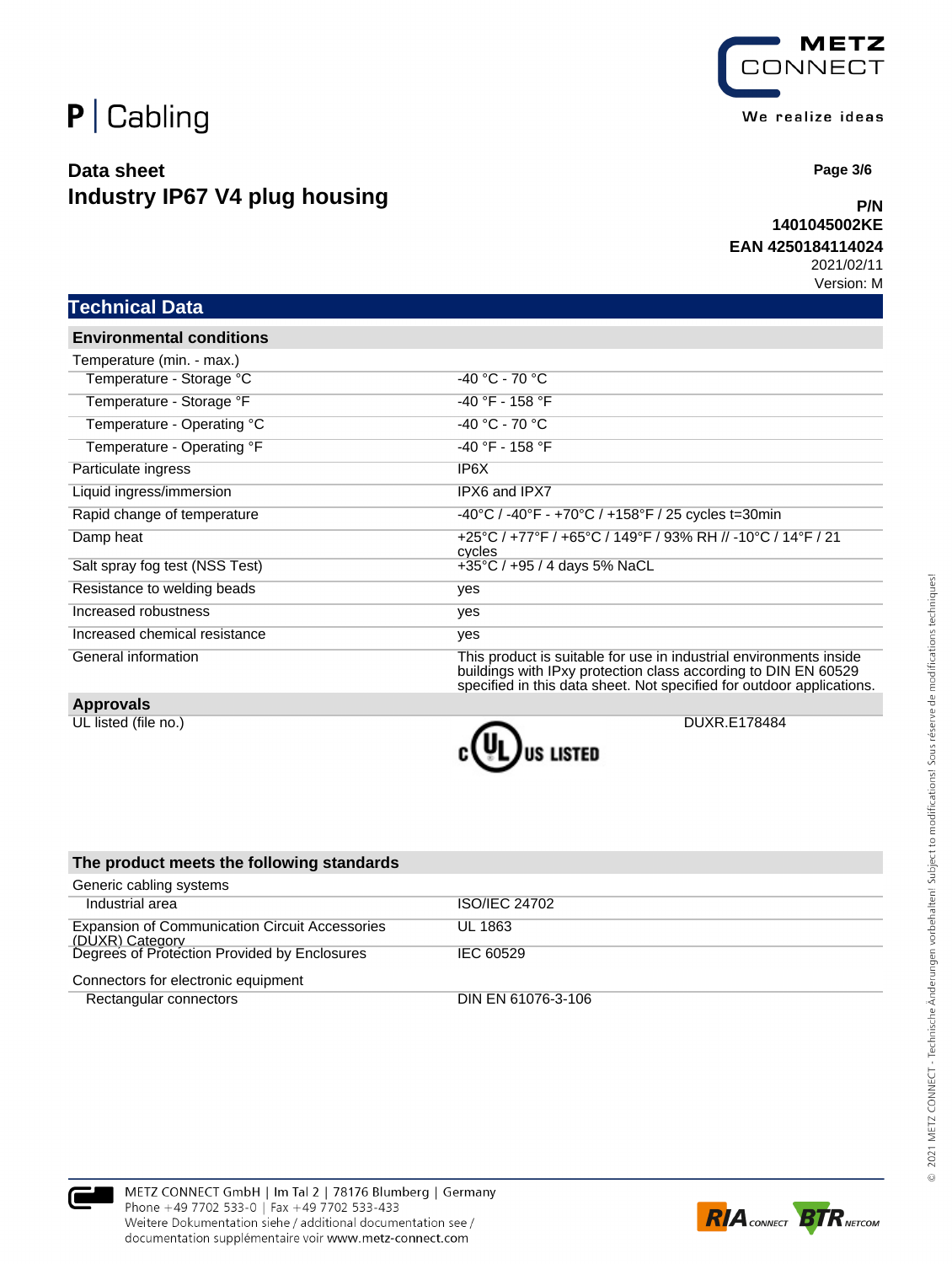

## **Data sheet Industry IP67 V4 plug housing**



 **Page 4/6**

## **P/N 1401045002KE**

#### **EAN 4250184114024**

|  | <b>Technical Data</b> |
|--|-----------------------|
|  |                       |
|  |                       |

| <b>Classifications</b> |          |
|------------------------|----------|
| ETIM 5.0               | EC001121 |
| ETIM 6.0               | EC001121 |
| <b>ETIM 7.0</b>        | EC000437 |

| <b>Packing details</b>          |                                    |
|---------------------------------|------------------------------------|
| Type of packaging               | 10 $pc(s)$ / box                   |
| Packaging unit - Weight (gram)  | 216q                               |
| Packaging unit - Weight (pound) | $0.48$ lb                          |
| Packaging dimension             | 258 mm x 164 mm x 51 mm            |
| Packaging dimension             | 10.157 in. x 6.457 in. x 2.008 in. |

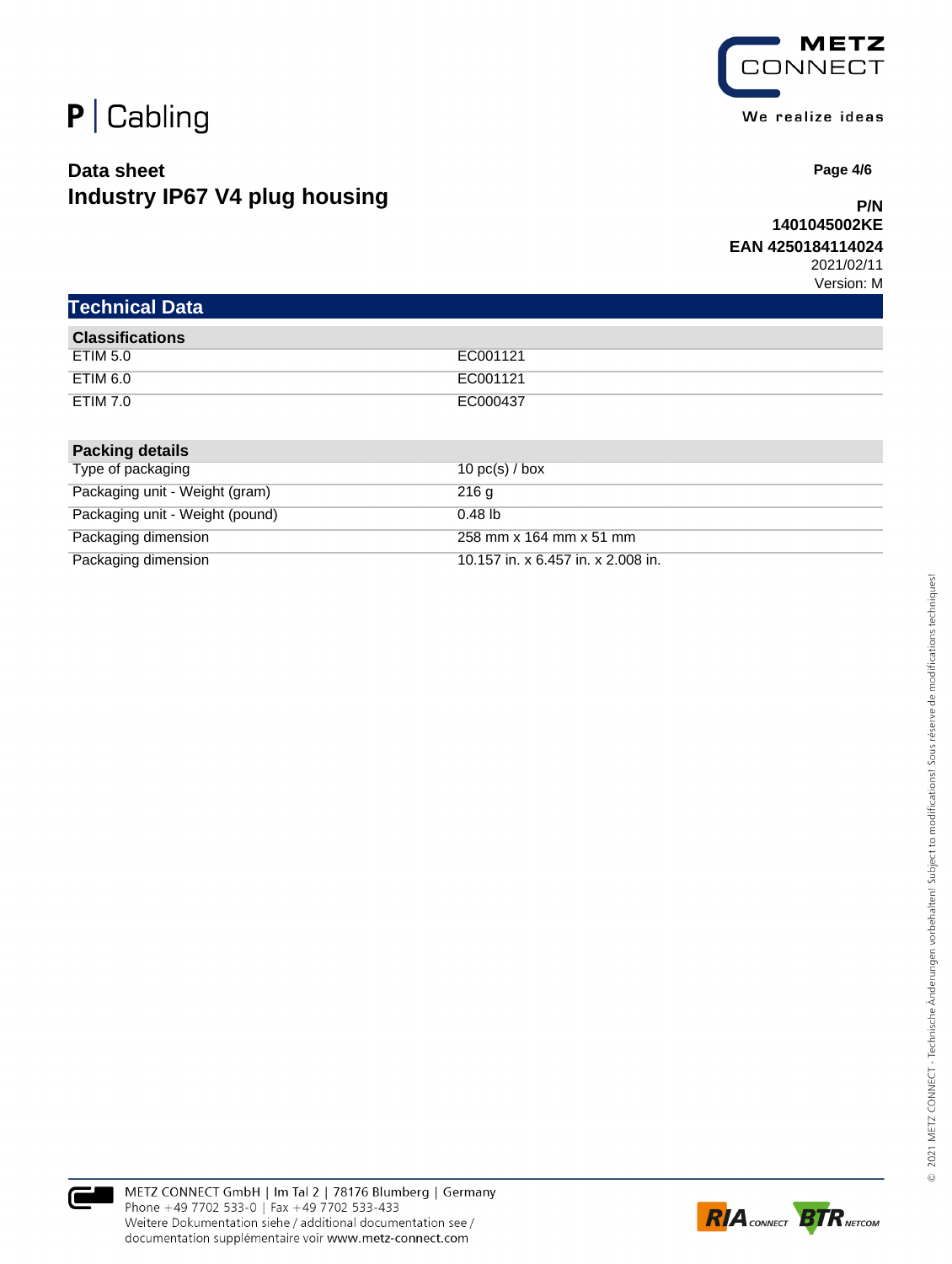# $P$  Cabling

## **Data sheet Industry IP67 V4 plug housing**



 **Page 5/6**

## **P/N 1401045002KE**

## **EAN 4250184114024**

| <b>Accessories</b> |                                                         |
|--------------------|---------------------------------------------------------|
| P/N                | <b>Designation</b>                                      |
| 1401009001-I       | ""Industry color coding ring V1/V4/V14 orange""         |
| 1401009003-I       | ""Industry color coding ring V1/V4/V14 light grey""     |
| 1401009004-I       | ""Industry color coding ring V1/V4/V14 white""          |
| 1401009005-I       | ""Industry color coding ring V1/V4/V14 yellow""         |
| 1401009006-I       | ""Industry color coding ring V1/V4/V14 blue""           |
| 1401009007-I       | ""Industry color coding ring V1/V4/V14 green""          |
| 1401048002KI       | Industry IP67 V4 plug protective cap                    |
| 1401400810-I       | E-DAT Industry RJ45 field plug insert Cat.6 Class $E_A$ |
| 1401500810-I       | E-DAT Industry RJ45 plug insert Cat.6 Class $E_A$       |
| 1402500820-I       | OpDAT Industry 2SC MM plug insert                       |
| 1402500822-I       | OpDAT Industry 2SC MM plug insert                       |
| 1402600820-l       | OpDAT Industry 2SC SM plug insert                       |
| 1402600822-I       | OpDAT Industry 2SC SM plug insert                       |
| 1402700820-I       | OpDAT Industry 2SC POF plug insert                      |
| 1402700822-I       | OpDAT Industry 2SC POF plug insert                      |
| 1402800820-l       | OpDAT Industry 2LC MM plug insert                       |
| 1402900820-I       | OpDAT Industry 2LC SM plug insert                       |